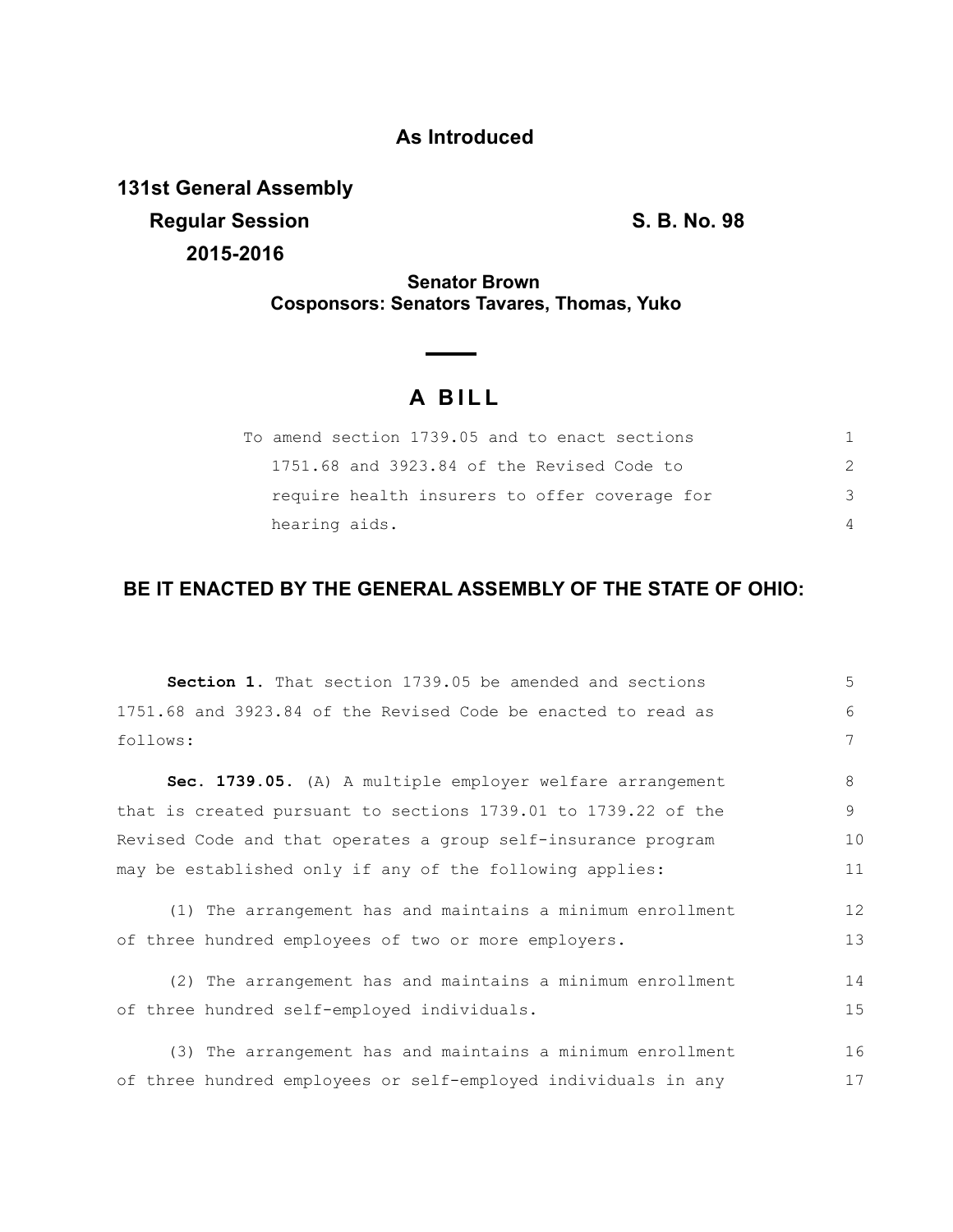combination of divisions (A)(1) and (2) of this section. (B) A multiple employer welfare arrangement that is created pursuant to sections 1739.01 to 1739.22 of the Revised Code and that operates a group self-insurance program shall comply with all laws applicable to self-funded programs in this state, including sections 3901.04, 3901.041, 3901.19 to 3901.26, 3901.38, 3901.381 to 3901.3814, 3901.40, 3901.45, 3901.46, 3902.01 to 3902.14, 3923.24, 3923.282, 3923.30, 3923.301, 3923.38, 3923.581, 3923.63, 3923.80, 3923.84, 3923.85, 3924.031, 3924.032, and 3924.27 of the Revised Code. (C) A multiple employer welfare arrangement created pursuant to sections 1739.01 to 1739.22 of the Revised Code shall solicit enrollments only through agents or solicitors licensed pursuant to Chapter 3905. of the Revised Code to sell or solicit sickness and accident insurance. (D) A multiple employer welfare arrangement created pursuant to sections 1739.01 to 1739.22 of the Revised Code shall provide benefits only to individuals who are members, employees of members, or the dependents of members or employees, or are eligible for continuation of coverage under section 1751.53 or 3923.38 of the Revised Code or under Title X of the "Consolidated Omnibus Budget Reconciliation Act of 1985," 100 Stat. 227, 29 U.S.C.A. 1161, as amended. **Sec. 1751.68.** (A) As used in this section, "hearing aid" means any wearable instrument or device designed or offered for the purpose of aiding or compensating for impaired human hearing, including all attachments, accessories, and parts thereof, except batteries and cords, that is distributed by a hearing aid dealer licensed under Chapter 4747. of the Revised Code. 18 19 20 21 22 23 24 25 26 27 28 29 30 31 32 33 34 35 36 37 38 39 40 41 42 43 44 45 46 47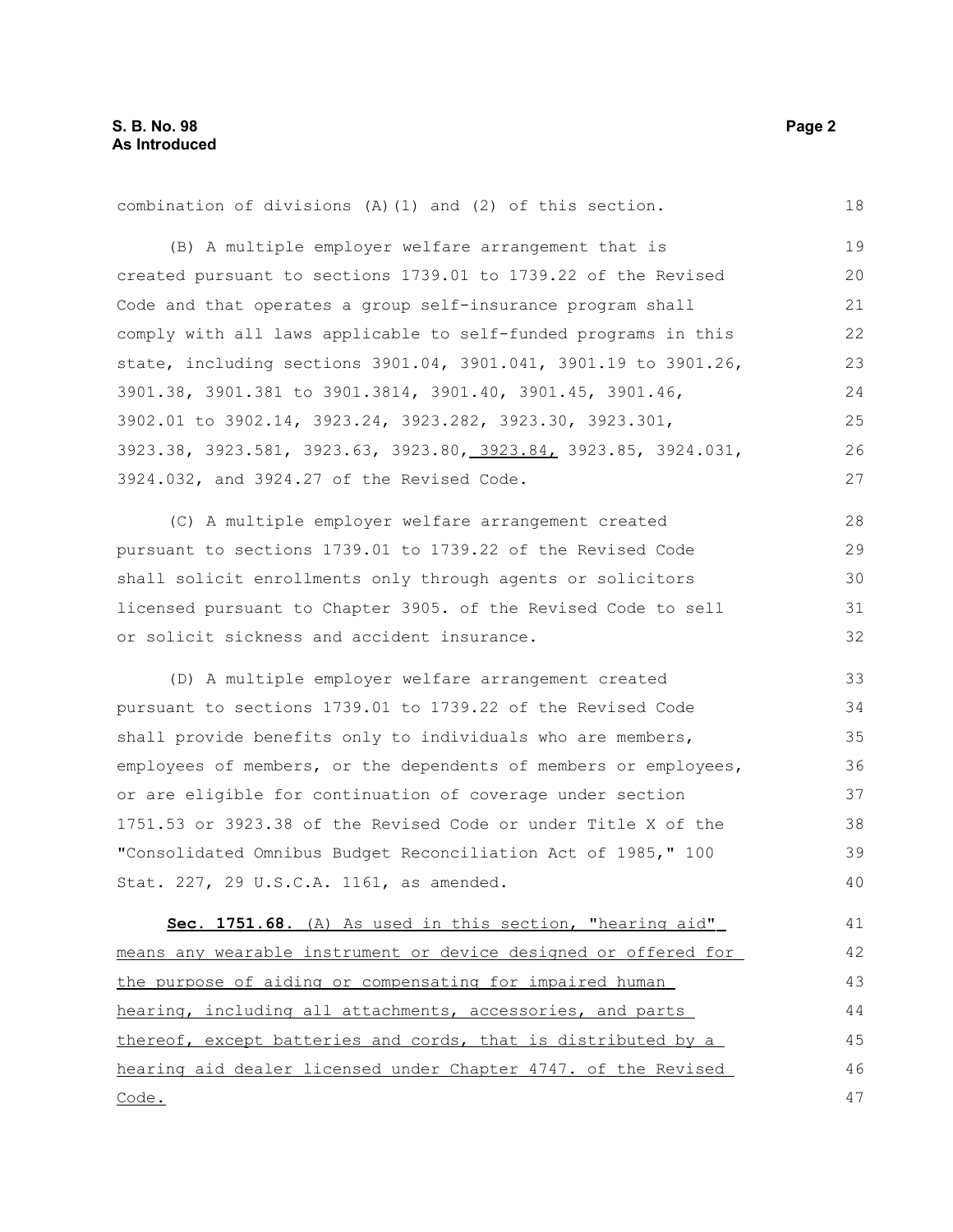| (B) Notwithstanding section 3901.71 of the Revised Code, a       | 48 |
|------------------------------------------------------------------|----|
| health insuring corporation that offers coverage for basic       | 49 |
| health care services shall also offer coverage for hearing aids  | 50 |
| as a rider to any policy, contract, or agreement providing       | 51 |
| coverage for basic health care services.                         | 52 |
| (C) Coverage for hearing aids shall be subject to all of         | 53 |
| the following:                                                   | 54 |
| (1) The benefit provided shall be not less than one              | 55 |
| thousand five hundred dollars per year over the course of three  | 56 |
| years.                                                           | 57 |
| (2) The coverage shall be provided to persons of all ages.       | 58 |
| (3) The benefit shall not be subject to any deductible or        | 59 |
| copayment requirements. The coverage may be subject to           | 60 |
| coinsurance requirements.                                        | 61 |
| (4) The coverage required under this section shall include       | 62 |
| the purchase of related services and supplies including the      | 63 |
| initial assessment, fitting, adjustments, and auditory training  | 64 |
| that is provided according to accepted professional standards.   | 65 |
| Sec. 3923.84. (A) As used in this section:                       | 66 |
| (1) "Basic health care services" has the same meaning as         | 67 |
| in section 1751.01 of the Revised Code.                          | 68 |
| (2) "Hearing aid" means any wearable instrument or device        | 69 |
| designed or offered for the purpose of aiding or compensating    | 70 |
| for impaired human hearing, including all attachments,           | 71 |
| accessories, and parts thereof, except batteries and cords, that | 72 |
| is distributed by a hearing aid dealer licensed under Chapter    | 73 |
| 4747. of the Revised Code.                                       | 74 |
| (B) Notwithstanding section 3901.71 of the Revised Code, a       | 75 |